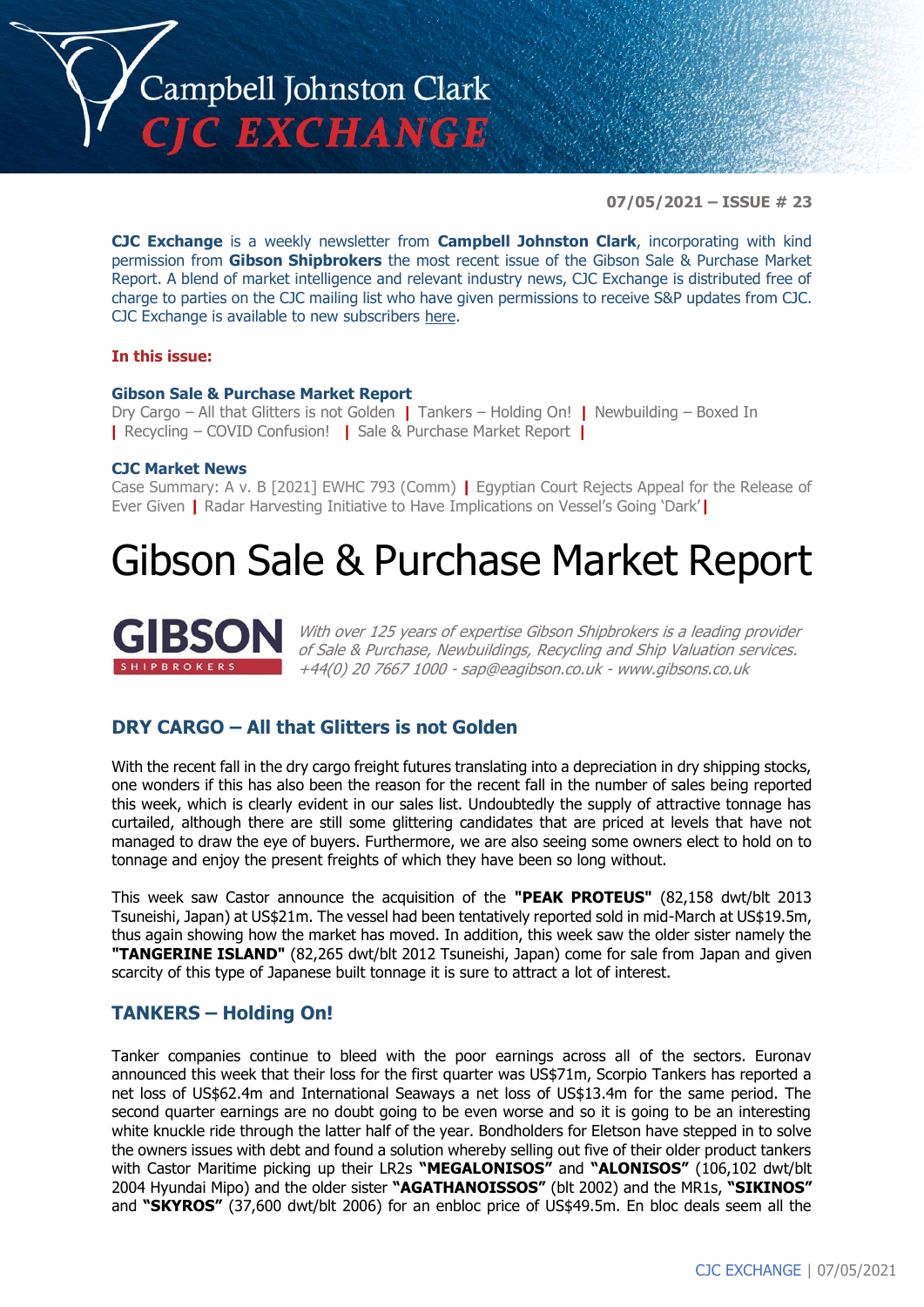

rage as Asiatic Lloyd has picked up the Cido tankers, **"LR2 PIONEER"** + **"LR2 POLARIS"** + **"LR2 POSEIDON"** (115,273 dwt/blt 2008+2008+2009 Sasebo) for US\$63m en bloc.

We understand Essar's remaining VLCC, the BWTS and Scrubber fitted **"SMITI"** (281,396 dwt/blt 2005 IHI) is now committed to Chinese buyers at around US\$30m, with subjects due next week.

# **Newbuilding – Boxed In**

Further container orders have emerged to dominate activity at the major yards with medium and smaller sizes benefitting from the strong interest in this sector from stakeholders. So far there are few concerns about over ordering even though both China and the US have warned about potentially reigning in the current pace of economic activity in their respective economies. Predictably this ongoing surge in container enquiry has removed the availability of slots for other ship types, particularly for tankers and bulkers, and has slowed down enquiry here as deliveries are beyond the 2 year forward mark. That said there are some tanker slots left at the reputable yards in 2nd half 2023 that we understand are in negotiation (VLCC and suezmax) and also bulker orders are in discussion

with Hantong now holding an LOI for the 2nd half 2022 kamsarmax deliveries. Furthermore, with the tanker market expected to rally soon and the bulker market already performing well, we expect owners to be tempted to considered further forward delivery positions as the pricing of alternative acquisitions (2nd hand) become more expensive.

# **RECYCLING – COVID Confusion!**

Although Covid continues to cause all sorts of problems in India and to a lesser extent Pakistan and Bangladesh where lockdowns are imposed (both national and individual states), the markets remain buoyant with prices seemingly improving each week. Pakistan and Bangladesh are now willing to pay levels in the US\$560s for Tankers currently doing the rounds and with such attractive rates on offer, not surprisingly more sales are being reported as Owners take advantage of a healthy scrap market. Demand is very firm from the local recyclers despite the huge problems the Sub-Cont is facing with Covid cases spiralling. That said, many problems still persist for the cash buyers especially on as-is deliveries with crew change / vessel take over issues which in some cases can mean both long delays and heavy costs involved. In Alang they continue to grapple with a lack of oxygen supply which although is not affecting the beaching process, the actual cutting process is being delayed.

### **Gibson Sale & Purchase Market Report S&P SALES**

| <b>Vessel Name</b>             | <b>DWT</b> | <b>Built</b>   | Yard                              | <b>Buyers</b>                  | <b>Price</b><br>(\$/m) | <b>Notes</b>           |
|--------------------------------|------------|----------------|-----------------------------------|--------------------------------|------------------------|------------------------|
|                                |            | <b>BULKERS</b> |                                   |                                |                        |                        |
| <b>PEAK PROTEUS</b>            | 82,158     | 2013           | <b>Tsuneishi</b><br>(JPN)         | <b>Castor Maritime</b>         | 21                     | SS+BWTS<br>due 9/22.   |
| <b>BLESSED LUCK</b>            | 76,704     | 2004           |                                   | Sasebo (JPN) Undisclosed buyer | 12.5                   | <b>BWTS</b><br>fitted. |
| SILVIA AMBITION + SILVIA GLORY | 57,000     | $2011+2012$    | Yangfan<br>(CHN)                  | Chinese buyer                  | 26en<br>bloc.          |                        |
| <b>SUPERIOR</b>                | 56,556     | 2012           | COSCO<br><b>Zhoushan</b><br>(CHN) | Far Eastern buyer              | 13.5                   | SS+BWTS<br>due 6/22.   |
| DARYA LAKSHMI                  | 55,469     | 2009           | Mitsui (JPN)                      | <b>Undisclosed buyer</b>       | low <sub>14</sub>      |                        |
| TAIYUAN + TSINGTAO             | 37,657     | both 2016      | Kanda (JPN) Pan Ocean             |                                | 20.2 each Old sales.   |                        |
| <b>TANKERS</b>                 |            |                |                                   |                                |                        |                        |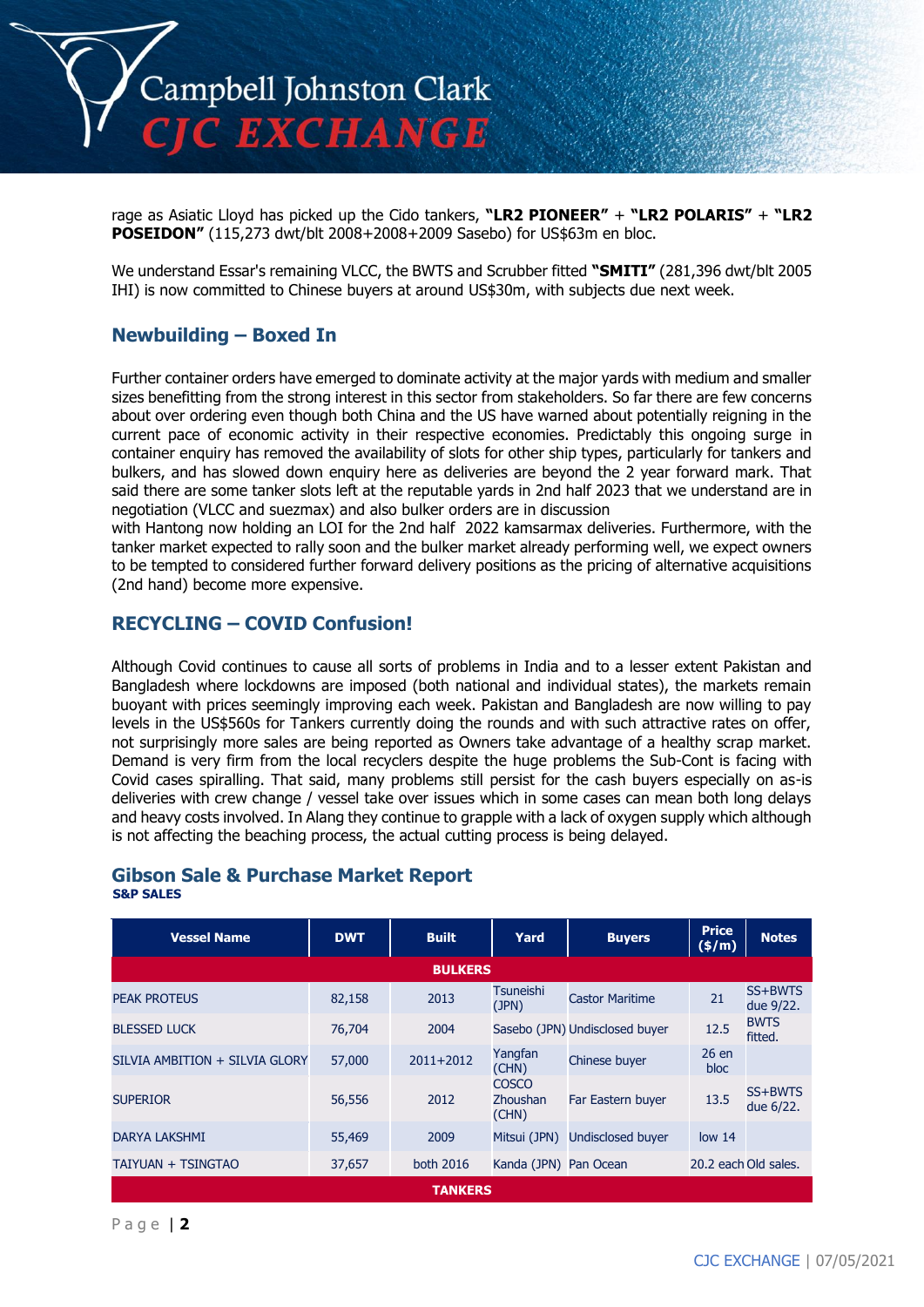Campbell Johnston Clark<br>CJC EXCHANGE

| <b>SMITI</b>                                         | 281,396 | 2005                                      | $I$ H I (JPN)                              | Chinese buyer                 | 30             | SS psd<br>3/21.<br>$BWTS +$<br>Scrubber<br>fitted, On<br>subs. |
|------------------------------------------------------|---------|-------------------------------------------|--------------------------------------------|-------------------------------|----------------|----------------------------------------------------------------|
| $LR2$ PIONEER + LR2 POLARIS +<br><b>LR2 POSEIDON</b> | 115,273 | 2008+2008+2009 Sasebo (JPN) Asiatic Lloyd |                                            |                               | 63 en<br>bloc  | Coated.<br>Clean<br>trading.                                   |
| <b>MR ARIES</b>                                      | 50,319  | 2009                                      | Guangzhou<br>(CHN)                         | Hayfin                        | 15             | IMO II/III.<br>Deepwell.                                       |
| <b>ARISTA LEO</b>                                    | 3,270   | 2018                                      | <b>Zhejiang</b><br><b>Tianshi</b><br>(CHN) | Chinese buyer                 | $\overline{4}$ | <b>BWTS</b><br>fitted.                                         |
|                                                      |         | <b>CONTAINERS / RO-RO / REEFER / PCC</b>  |                                            |                               |                |                                                                |
| SKYROS + SYMI I                                      | 112,170 | both 2014                                 | Hyundai<br>Samho (KRS) MSC                 |                               | 101            | 9034 TEU.<br>Gearless.                                         |
| <b>ARGUELLO</b>                                      | 51,314  | 2009                                      | Hyundai<br>Ulsan (KRS)                     | <b>SM Line</b>                | reg 37         | 4228 TEU.<br>Gearless.<br>On TC to<br>Sea Lead<br>Shipping.    |
| <b>HSL AQUA</b>                                      | 15,204  | 2009                                      |                                            | Hakata (JPN) StarOcean Marine | 9              | 1060 TEU.<br>Gearless.                                         |

#### **NEWBUILDING ORDERS**

| <b>Ordering Client</b>                      |                              | Vessel Type Size / No. of<br>units         | <b>Shipyard</b><br>(Country)       | <b>Delivery</b> | <b>Price</b><br>\$m\$ | <b>Notes</b>                                                                  |  |
|---------------------------------------------|------------------------------|--------------------------------------------|------------------------------------|-----------------|-----------------------|-------------------------------------------------------------------------------|--|
|                                             |                              | <b>BULKERS</b>                             |                                    |                 |                       |                                                                               |  |
| Eastern Pacific Shipping (Project<br>Orion) | Newcastlemax $\frac{2}{3+3}$ | 210,000 dwt x                              | <b>New Times</b><br>(CHN)          | 2023            | reg $67$              | <b>LNG fueled</b><br>$(ME-GI).$<br>Against 5-7<br>yrs TC to<br>Rio Tinto.     |  |
| <b>CDB</b> Leasing                          | Kamsarmax                    | 80,000 dtw x 8                             | <b>COSCO</b><br>Yangzhou<br>(CHN)  | 2023            | 27.7 each             |                                                                               |  |
|                                             |                              | <b>CONTAINERS / RO-RO / REEFERS / PCC</b>  |                                    |                 |                       |                                                                               |  |
| <b>CMA CGM</b>                              |                              | Containership 15,000 TEU x 6               | Jiangnan<br>(CHN)                  | 2023-2024       |                       |                                                                               |  |
| <b>CMA CGM</b>                              |                              | Containership 13,000 TEU x 6               | <b>Hudong</b><br>Zhonghua<br>(CHN) | 2023-2024       |                       |                                                                               |  |
| <b>CMA CGM</b>                              |                              | Containership 5,600 TEU x 10               | Beihai (CHN)                       | 2023-2024       |                       | <b>VLSFO</b> fuel.                                                            |  |
| Asiatic/Atlantic Lloyd                      |                              | Containership 7,100 TEU x 2+2 Dalian (CHN) |                                    | 2023            | reg 70                | Convention<br>fuel.<br>Ammonia<br>ready.<br><b>EEDI Phase</b><br>3. Tier III. |  |
| <b>SFL Corp</b>                             | <b>PCC</b>                   | 7,000 CEU x 2                              | GSI (CHN)                          | 2023            | 75                    | <b>LNG</b><br>fueled.<br>Against 10<br>yrs TC to<br>VW.                       |  |
|                                             | <b>GAS</b>                   |                                            |                                    |                 |                       |                                                                               |  |
| Eastern Pacific Shipping                    | <b>LPG</b>                   | 86,000 cbm x 2                             | Hyundai<br>Samho (KRS)             | 2023            | 82.25                 | LPG duel-<br>fuel.<br>Against 5-7<br>yrs TC to<br>Trafigura.                  |  |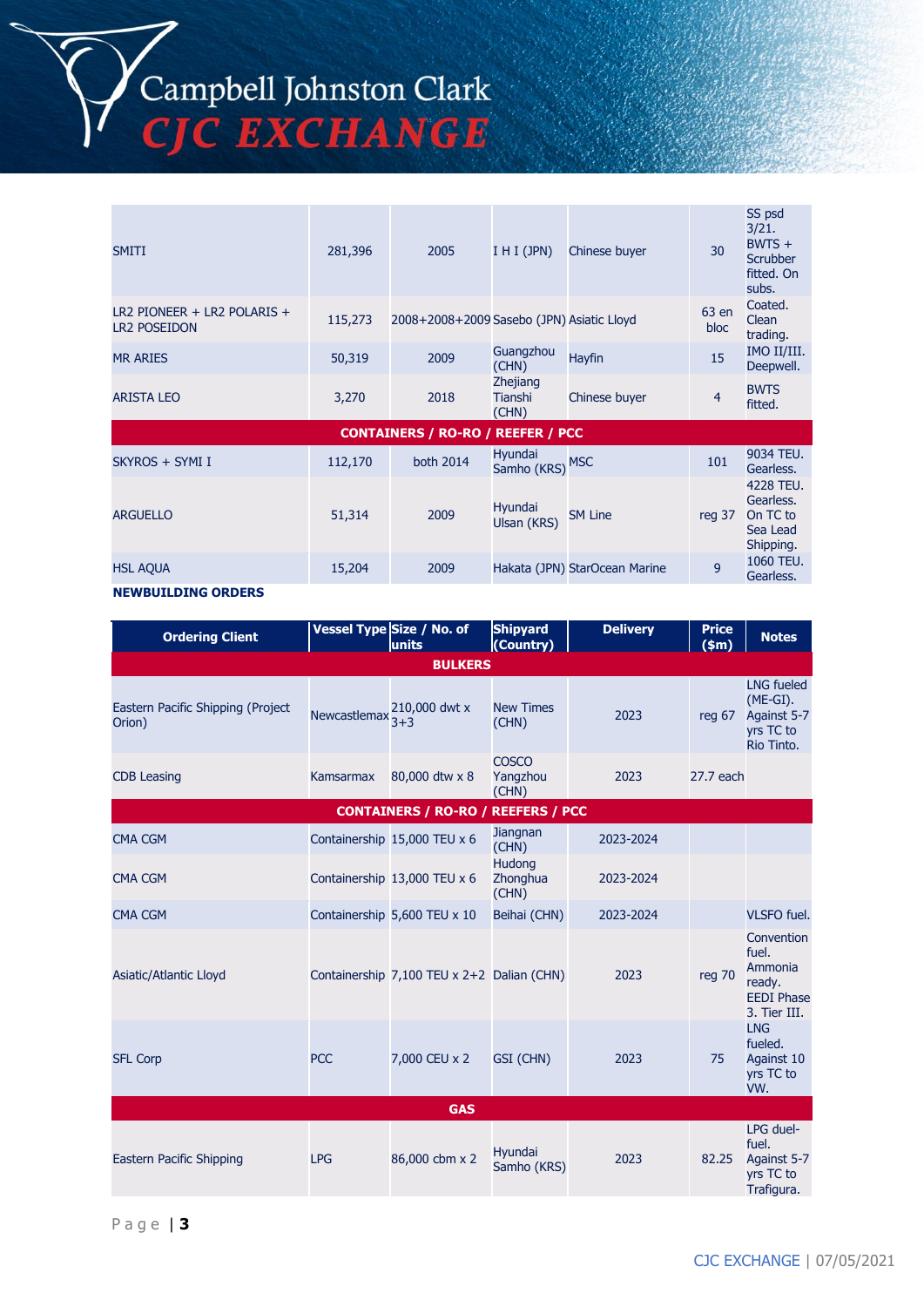

| <b>SK Shipping</b>                                                                                                                         | <b>LPG</b>    | 86,000 cbm x 2         | Hyundai<br>Samho (KRS) | 2023                   | 82.25                         | LPG duel-<br>fuel.<br>Against 5-7<br>yrs TC to<br>Trafigura. |
|--------------------------------------------------------------------------------------------------------------------------------------------|---------------|------------------------|------------------------|------------------------|-------------------------------|--------------------------------------------------------------|
| <b>Recycling Activity</b>                                                                                                                  |               |                        |                        |                        |                               |                                                              |
| <b>Vessel Name</b>                                                                                                                         | <b>BUILT</b>  | <b>DWT</b>             | <b>LWT</b>             | <b>Delivery</b>        | <b>Price</b><br>$($/$ lwt $)$ | <b>Notes</b>                                                 |
|                                                                                                                                            |               | <b>LNG</b>             |                        |                        |                               |                                                              |
| <b>CARIBBEAN ENERGY</b>                                                                                                                    | 1980 / USA    | 72,571                 | 31,143                 | P'stan / B'desh option | 640                           | under tow<br>/3,500<br>tons of<br>Aluminium                  |
|                                                                                                                                            |               | <b>VLCC</b>            |                        |                        |                               |                                                              |
| <b>EM VITALITY</b>                                                                                                                         | 1996 / Japan  | 300,361                | 47,329                 | as-is Singapore        | 500                           | last weeks<br>sale                                           |
|                                                                                                                                            |               | <b>AFRAMAX</b>         |                        |                        |                               |                                                              |
| <b>FREEMONT</b>                                                                                                                            | 1998 / Korea  | 99,901                 | 16,237                 | <b>Bangladesh</b>      | 535                           |                                                              |
|                                                                                                                                            |               | <b>TANKER</b>          |                        |                        |                               |                                                              |
| <b>SEA RIDER</b>                                                                                                                           | 2000 / Korea  | 35,752                 | 8,530                  | Pakistan               | 565                           |                                                              |
| <b>MR STAR</b>                                                                                                                             | 1997 / Japan  | 45,219                 | 10,043                 | <b>Bangladesh</b>      | 536                           |                                                              |
| <b>MARTA</b>                                                                                                                               | 1981 / Brazil | 17,812                 | 5,935                  | as-is Brazil           | 383                           | last weeks<br>sale                                           |
|                                                                                                                                            |               | <b>CHEMICAL TANKER</b> |                        |                        |                               |                                                              |
| <b>FALCON</b>                                                                                                                              | 1996 / Korea  | 19,998                 | 6,695                  | India                  | 743                           | 1,000 tons<br>of St-St<br>content                            |
| $\mathbf{r} = \mathbf{r} \mathbf{r} + \mathbf{r} \mathbf{r}$ , $\mathbf{r} = \mathbf{r} \mathbf{r}$ , $\mathbf{r} = \mathbf{r} \mathbf{r}$ |               |                        |                        |                        |                               |                                                              |

#### **Recycling Prices (US\$/LWT)**

|                                | <b>Pakistan</b> | <b>Bangladesh</b> | <b>India</b> | <b>Turkey</b> |
|--------------------------------|-----------------|-------------------|--------------|---------------|
| Tank/Cont/Ro-Ro/Capes/LPG/PCC  | 520/560         | 520/550           | 500/520      | 260/270       |
| Dry Cargo/Bulk/Tween/Gen Cargo | 500/525         | 500/520           | 490/500      | 250/260       |

**Newbuild and Second Hand Values** (\$ million)

|                            | <b>Newbuild</b> | 5 Year Old | 10 Year Old |
|----------------------------|-----------------|------------|-------------|
| <b>Tankers</b>             |                 |            |             |
| <b>VLCC</b>                | 94              | 70         | 47          |
| <b>SUEZMAX</b>             | 63.5            | 46         | 31          |
| <b>AFRAMAX</b>             | 52.5            | 41         | 25          |
| <b>MR</b>                  | 36.5            | 27.5       | 18.5        |
| <b>Bulkers</b>             |                 |            |             |
| <b>CAPESIZE</b>            | $55^{\wedge}$   | 35         | 28.5        |
| KAMSARMAX / PANAMAX        | $31^{\circ}$    | 27.5k      | 20k / 18.5p |
| <b>ULTRAMAX / SUPRAMAX</b> | $28^{\wedge}$   | 23u        | 15s         |
| <b>HANDYSIZE</b>           | $25^{\wedge}$   | 20         | 14          |
|                            |                 |            |             |

**Indices Friday**

^=Chinese price (otherwise based upon Japanese / Korean country of build)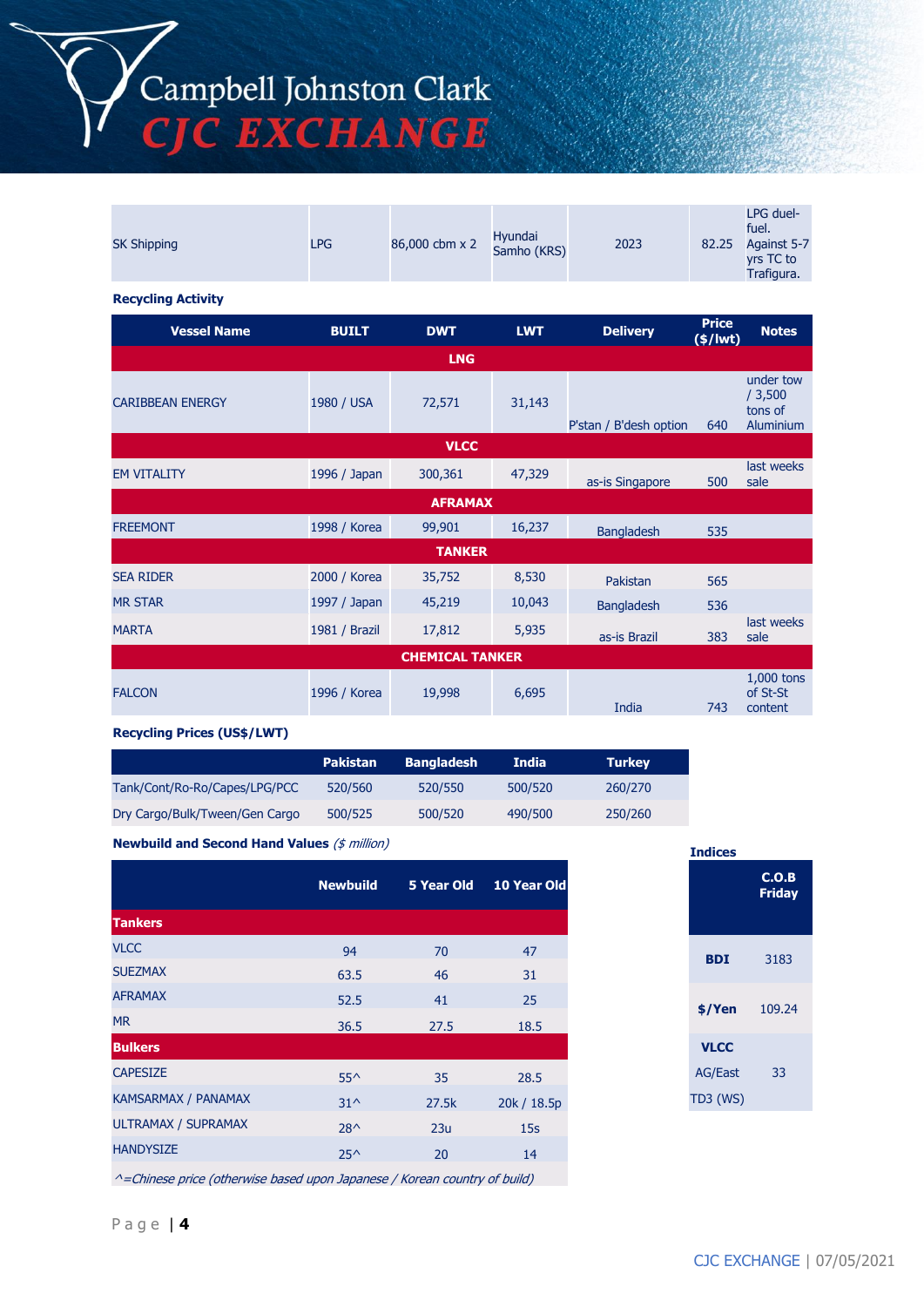

This report has been produced for general information and is not a replacement for specific advice. While the market information is believed to be reasonably accurate, it is by its nature subject to limited audits and validations. No responsibility can be accepted for any errors or any consequences arising therefrom. No part of the report may be reproduced or circulated without our prior written approval. © E.A. Gibson Shipbrokers Ltd 2020.

# CJC Market News



Campbell Johnston Clark (CJC) is a medium-sized international law firm advising on all aspects of the shipping sector, from ship finance to dry shipping and comprehensive casualty handling, and all that happens in between. Today, we Campbell Johnston Clark have offices in London, Newcastle, Singapore and Miami.

**Case Summary: A v. B [2021] EWHC 793 (Comm)**

### **The Background Facts**

The Claimant ("Sellers") sold a cargo of Ukrainian feed corn under a contract dated 13 December 2017 to the Defendant ("Buyers").

Pursuant to the contract, the port of loading was to be declared not more than eight days before the delivery period and latest upon nomination of the performing vessel. The delivery period was 1 April to 15 April 2018, both dates included and no

extension. If required, the Buyers had to provide the Sellers with a working copy of the charterparty at the Sellers' first request. Additionally, the Buyers were required to serve on the Sellers a pre-advice with various items of information, including vessel's name, owners' name, ETA etc.

The contract incorporated the provisions of GAFTA Form 49; the relevant parts of clause 6 GAFTA 49 provide as follows:

"Nomination of Vessel. Buyers shall serve not less than ......................consecutive days' notice of the name and probable readiness date of the vessel …The Buyer has the right to substitute any nominated vessel…Notice of substitution to be given as soon as possible but in any event no later than one business day before the estimated time of arrival of the original vessel. …."

The Buyers nominated the M/V "Tai Hunter" ("the Vessel") on 20 March 2018. The nomination gave an ETA of 1 April 2018 AGW WP (all going well, weather permitting) and the destination as Egypt. The nomination failed to provide the owners' name as required by the Pre-Advice clause in the contract. Based on third party information received (which subsequently proved to be incorrect), the Sellers doubted the genuineness of this nomination and sought a copy of the charterparty from the Buyers. The Buyers indicated that they had requested this from sub-buyers and asked the Sellers to nominate the load port, but the Sellers refused as they did not believe that the vessel would be in Ukrainian Black Sea waters on 1 April 2018.

On 26 March 2018, Sellers terminated the contract as they considered that the Buyers' failure to provide the charterparty for the Tai Hunter was a breach of condition. On 28 March, the Buyers nominated a substitute vessel, Mariana, with an ETA of 5 April 2018 and destination given as Portugal. The Sellers did not accept the revised nomination, advising that they considered the contract as terminated by the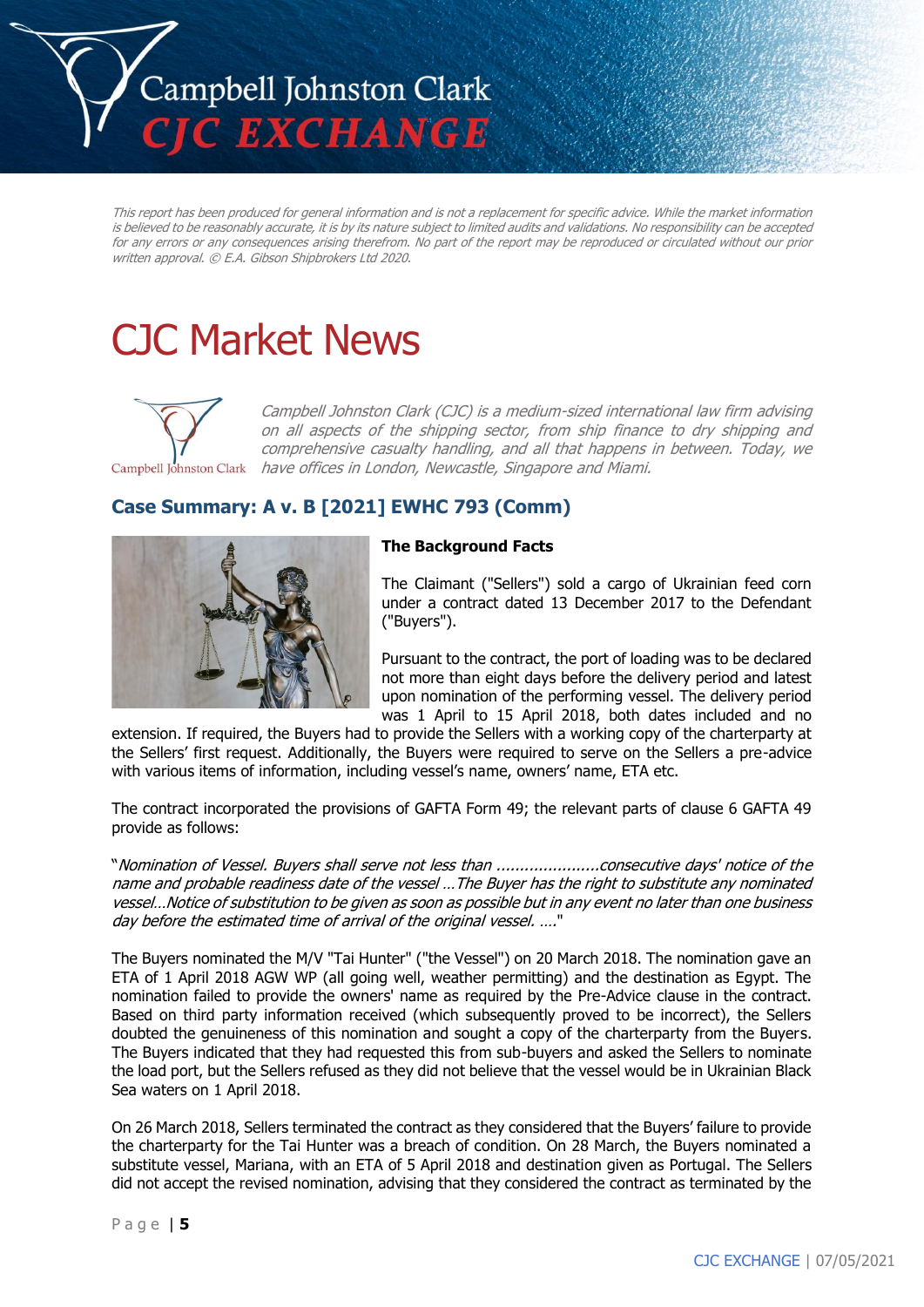

Buyers' breach. Later that same day, the Buyers further substituted Mariana with Deribas with an ETA of 8 April and destination Portugal. Again, the Sellers did not accept this.

By 3 April 2018, both parties accepted that the contract was at an end, but then entered into a holding arrangement for the contract to be performed which incorporated a variation in the cargo purchase price. This would depend on which party was ultimately found to be correct. The matter went to arbitration.

The GAFTA Appeal Board held that the nomination of the MV Tai Hunter was not manifestly false, but was invalid because it was unreasonably ambitious in terms of the ETA given for delivery. The Buyers' nomination gave an ETA of 1 April, but congestion in Egypt was predicted to prevent the vessel's return to Odessa within the delivery period. While the failure to provide a valid nomination was held to be a breach of contract, it was not a breach of condition entitling the Sellers to terminate the contract. The Sellers should just have rejected the nomination.

The Buyers still had time to make a valid substitute nomination, with the required pre-advice, before the end of the delivery period. The Sellers were held to be obliged to accept the nomination of the substitute vessel and nominate a load port. Their refusal to do so was a breach of contract in both respects. It was further held that a failure to provide a copy of the charterparty by the Buyers was not a breach of condition.

The Sellers appealed.

#### **The Commercial Court decision**

The Court indicated that if the contract provided a particular date by which the buyer had to nominate a vessel, then it would be a condition of the contract that a valid nomination be provided by the relevant deadline. If it was not, then the seller could terminate the contract. A valid nomination was one made honestly and on reasonable grounds, and otherwise in accordance with the contract terms. However, a valid nomination might be preceded by an initial nomination that was or became invalid, because either: (a) it was 'non-contractual' in the sense of failing to provide the contractually stipulated notice period, or stating an ETA outside the contractual shipment window; (b) it was not made both honestly and on reasonable grounds; or (c) it became invalid due to subsequent events e.g. unforeseeable delays. The giving of the initial invalid nomination was not in itself a breach of condition; no breach of condition occurred, provided that a valid and timely nomination was given in due course.

The Court added, however, that an initial invalid nomination made otherwise than honestly and in good faith (e.g. of a vessel which the buyer knew could not possibly meet the contractual lifting deadline) might evince an intention not to perform the contract, and thus entitle the seller to treat the contract as having been renounced by the buyer. This would depend on the specific facts of the case.

The Court held that the Board was entitled to conclude as it did. As the Board found, the Buyers had further time to make a valid nomination before the end of the delivery period, and the Buyers in due course did so. Consequently, the initial nomination of the Tai Hunter was not a breach of condition entitling the Sellers to treat the contract as having come to an end. The Court further agreed with the Board that the failure to provide a copy of the charterparty was not, per se, a breach of condition. The appeal was, therefore, dismissed.

# **Egyptian Court Rejects Appeal for the Release of Ever Given**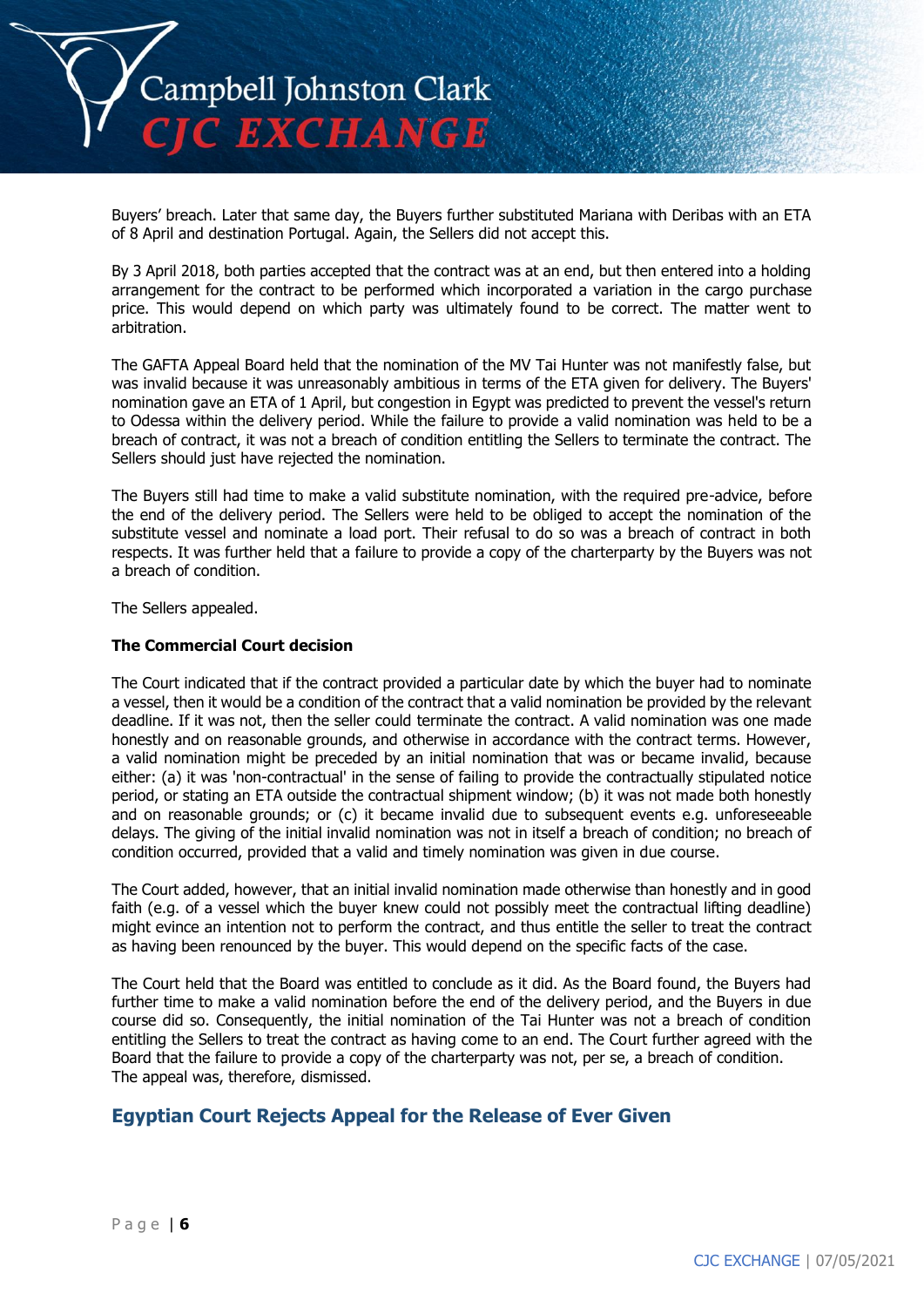



The Japanese shipowner of the 20,388-teu Ever Given (built 2018), Shoei Kisen Kaisha, has this week lost its appeal against the arrest of the containership.

The Ever Given was at the centre of the Suez Canal blockage back in March 2021. The Suez Canal Authority detained the vessel after officials claimed a grand total of US\$916m for the grounding of the vessel, which blocked the waterway for six days and delayed more than 400 ships as a result.

The appeal this week in the Ismailia court of the First Instance in Egypt was made on several grounds, including the validity of the arrest and the lack of supporting evidence.

Considering the unsuccessful appeal, Shoei Kisen Kaisha must now continue negotiating with the Suez Canal Authority, although they remain persistent in their request for the full US\$916 million in damages. The UK P&I Club, Shoei Kisen Kaisha's P&I insurer, said it had earlier made a generous offer to settle the claim and is seeking an amicable settlement.

The prolonged arrest will likely add to cargo delay and damage, and Shoei Kisen Kaisha now has until 20 May 2021 to appeal again.

# **Radar Harvesting Initiative to Have Implications on Vessel's Going 'Dark'**



A collaboration between Australian researchers, environmental groups and three shipowners is set to reveal a "new layer of vessel monitoring". The radar harvesting initiative was initially aimed at management and enforcement of fisheries but may have an expanded scope for use in monitoring vessels at sea. Vessels looking to evade detection often switch off their AIS transponders but the new initiative may make 'going dark' a lot more difficult.

As part of the initiative, a network of voluntarily participating vessels would collect and record all radar signals within their range. Researches and regulators would then analyse the data to create a second source of vessel positioning data to supplement AIS collected data. The process involves no installation of equipment on a vessel beyond a hard drive.

"We essentially use the ship as a sensor platform by adding on-board radar data storage" say the Commonwealth Scientific and Industrial Research Organisation (CSIRO), who lead the project, adding "we can visualize activity over different temporal scales in a format similar to current AIS-based platforms".

The range for each ship serving as a radar harvesting platform would be between 100km to 300km, depending on factors such as the height of the vessel's radar mast. Collating data from many platforms would allow for an overall view of the activity in each trading area.

Crucial to the success of the project is the participation of vessels on a commercial scale and it has been reported that Swedish-Norwegian car carrier operator Wallenius Wilhelmsen and China Navigation are among the companies involved. The CSIRO team confirmed that it is in the final stage of negotiations with the three shipowners, whose fleets number in the hundreds, and has garnered interest from others they have approached.